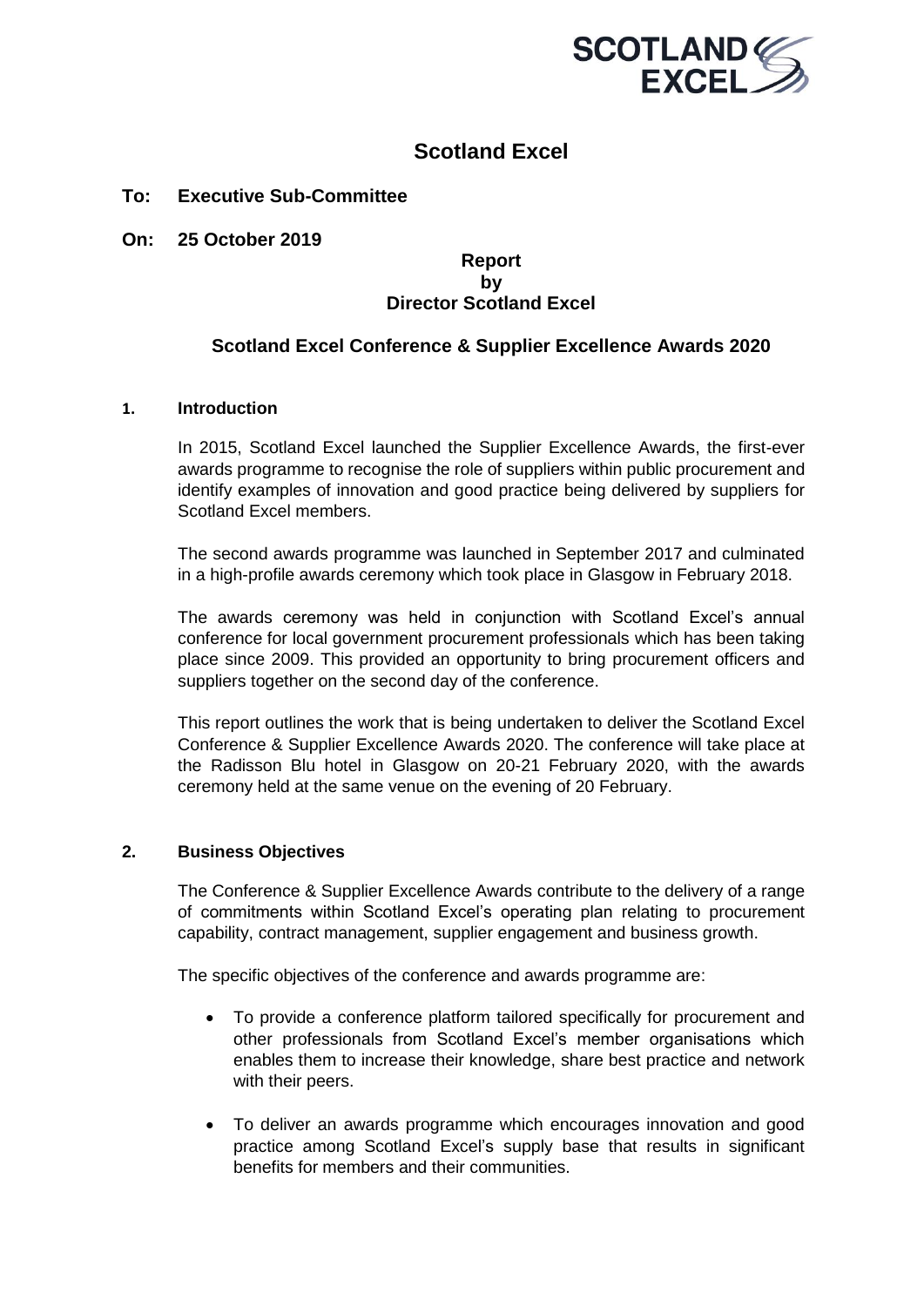- To capitalise on the conference and awards programme as an opportunity to enhance Scotland Excel's profile and reputation within the Scottish public, private and third sectors, which strengthens stakeholder engagement and supports growth.
- To provide networking opportunities for key Scotland Excel stakeholders, across the public, private and third sectors at both the conference and awards ceremony.

### **3. Project Status**

The project is currently progressing in line with plans. The awards programme was launched on 25 September 2019. All eligible Scotland Excel suppliers were sent an email to advise them that the awards are open for entries and direct them to the awards website where they can submit their entries online.

This launch email forms part of a wider communications campaign which includes reminder emails, social media and news articles on Scotland Excel's corporate website. Contract owners are promoting the awards during supplier calls and meetings, and council procurement teams have been encouraged to highlight the awards to eligible suppliers.

There are eight categories of award which focus on key aspects of sustainable procurement, including an award for small and third sector suppliers. Entries close on 04 November and will be assessed using a two-stage judging process. A panel of 12 judges from local government and the wider public sector have all confirmed their participation. Shortlisted entries are expected to be announced on 20 November 2019.

Plans for the conference and awards ceremony are also underway. The agenda for the conference is in the early stages of development and will curated around the theme of 'Inclusive Growth'. It is envisaged that the conference audience will be extended beyond procurement practitioners to other professionals within local government, such as economic development officers, that influence local growth strategies. The conference will also be open to other public sector partners and associate member involved in this area. A conference website is in development.

The awards ceremony has been planned around the highly-successful blueprint that was created for the 2018 event. Broadcaster and musician, Dougie Vipond, will reprise his role as host, and the Cabinet Secretary for Finance, Economy & Fair Work, Derek Mackay MSP, has once again been approached as the guest speaker. Invitations will be sent to key stakeholders in early November, when tickets will also go on sale for suppliers. Between 400-500 guests are expected to attend.

A range of sponsorship packages have been developed to defray the costs of the conference and awards ceremony, and approaches are being made to potential sponsors. Ticket sales for both the conference and awards ceremony will also make a significant contribution to costs. A budget tracking tool has been developed to monitor expenditure and income.